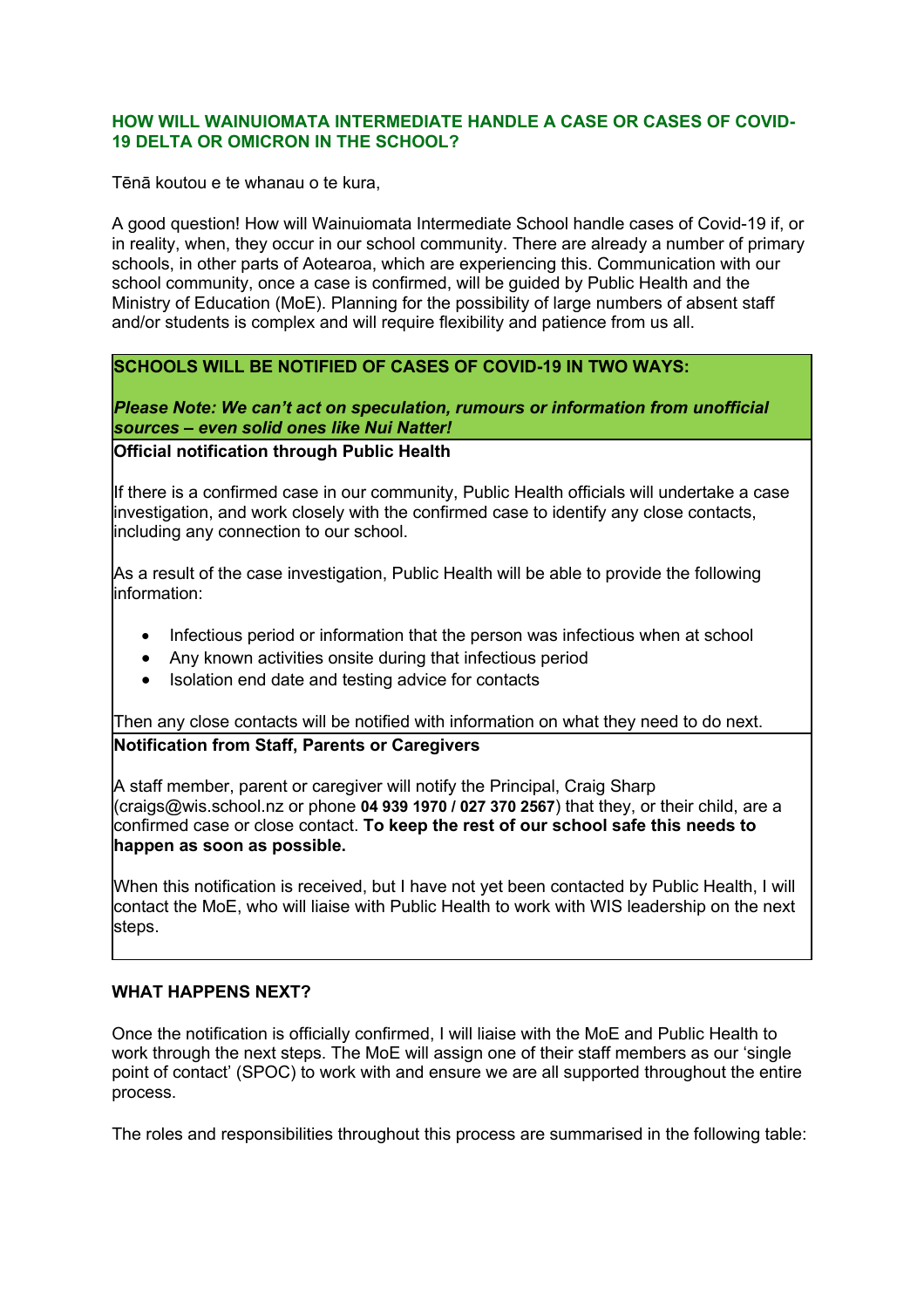| <b>ROLE</b>                                         | <b>RESPONSIBILITY</b>                                                                                                                                                                  |
|-----------------------------------------------------|----------------------------------------------------------------------------------------------------------------------------------------------------------------------------------------|
|                                                     | Confirm with Ministry of Education (MOE) our Single Point<br>of Contact (SPOC) if a student or staff member is positive<br>case                                                        |
|                                                     | Discuss public health risk and contact categorisation with<br>$\bullet$<br>MoE Single Point of Contact and Public Health                                                               |
|                                                     | Complete a full assessment of contacts                                                                                                                                                 |
|                                                     | Provide the list of contacts to National Investigation and<br>$\bullet$<br><b>Tracing Centre</b>                                                                                       |
|                                                     | Send communication to Close Contacts and Casual<br>Contacts in the school community                                                                                                    |
| <b>Kaihautu/Principal</b>                           |                                                                                                                                                                                        |
|                                                     | <b>HOW WILL I COMMUNICATE WITH YOU?</b>                                                                                                                                                |
|                                                     | Close contacts of a confirmed case will receive direct<br>communication from WIS leadership via phone call or<br>email                                                                 |
|                                                     | Our school community will be informed via email, and on<br>our WIS Facebook Page                                                                                                       |
|                                                     |                                                                                                                                                                                        |
| <b>MoE - Single Point of</b>                        | Request information on the case from a Public Health unit<br>$\bullet$<br>Discuss the health risk and contact categorisation with<br>$\bullet$<br>Kaihautu/Principal and Public Health |
| <b>Contact (SPOC)</b>                               | Support Kaihautu/Principal to complete a full assessment<br>$\bullet$<br>of contacts                                                                                                   |
|                                                     | Investigate the case<br>$\bullet$<br>Confirm whether the positive case was infectious at                                                                                               |
|                                                     | school                                                                                                                                                                                 |
| <b>Public Health Staff</b>                          | Notify MoE Single Point of Contact of the case at school                                                                                                                               |
|                                                     | Discuss public health risk and contact categorisation<br>Provide the infectious period, self-isolation end date and<br>$\bullet$<br>testing dates                                      |
|                                                     | <b>Upload Close Contacts</b><br>$\bullet$                                                                                                                                              |
| <b>National Investigation</b><br>and Tracing Centre | Provide advice to Contacts                                                                                                                                                             |

# **IDENTIFYING CLOSE CONTACTS**

Our school has good processes in place for making the contact tracing process as easy as possible. **This is why we ask everyone to scan our QR code** when coming onto the school site and to sign in at the front office.

As an interim measure to mitigate risk:

• The confirmed case and their household should already be self-isolating.